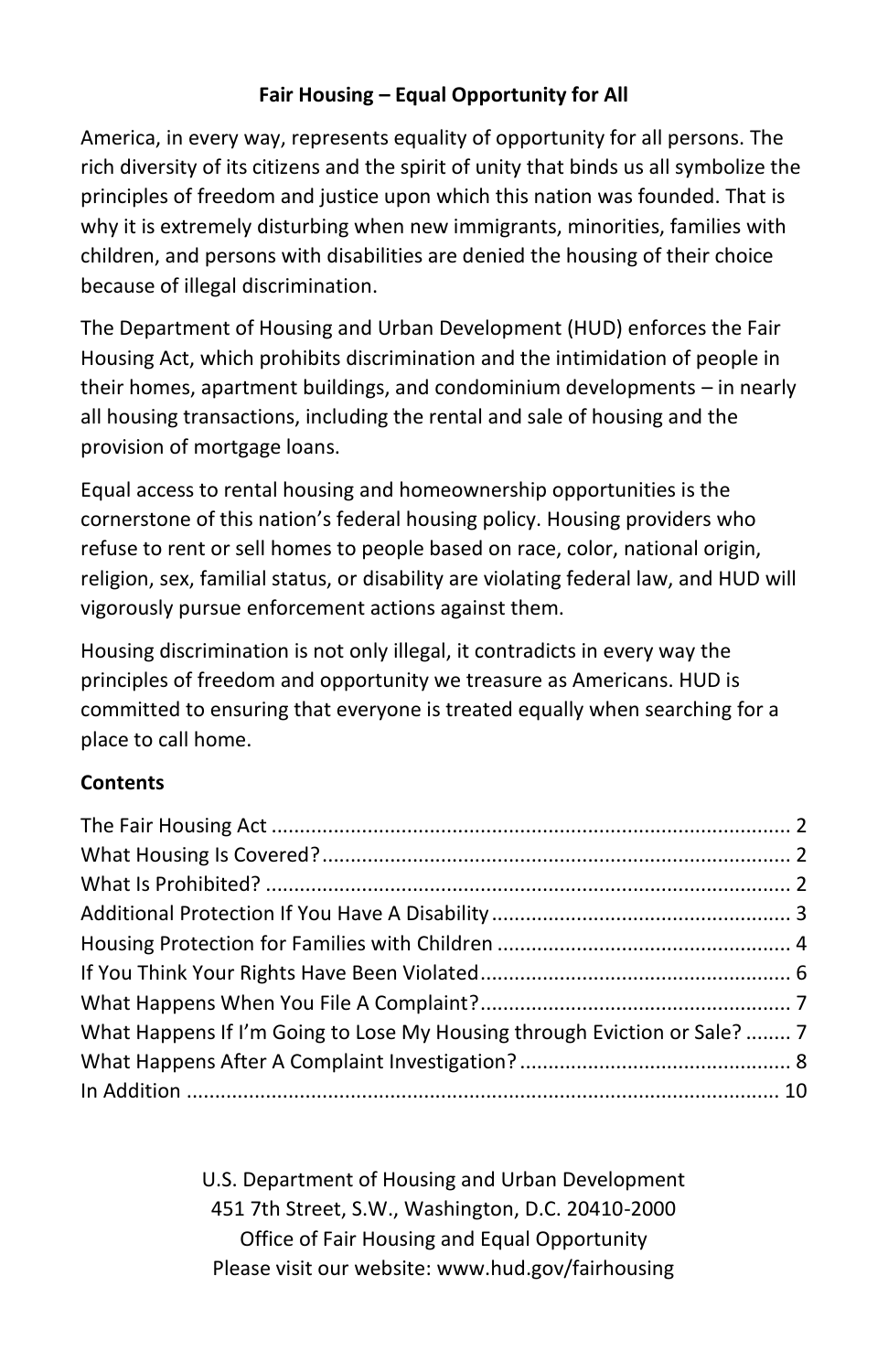### **The Fair Housing Act**

The Fair Housing Act prohibits discrimination in housing because of:

- Race or color
- National Origin
- Religion
- Sex
- Familial status (including children under the age of 18 living with parents or legal custodians; pregnant women and people securing custody of children under 18)
- Disability

# **What Housing Is Covered?**

The Fair Housing Act covers most housing. In some circumstances, the Act exempts owner-occupied buildings with no more than four units, single-family housing sold or rented without the use of a broker and housing operated by organizations and private clubs that limit occupancy to members.

# **What Is Prohibited?**

**In the Sale and Rental of Housing:** No one may take any of the following actions based on race, color, religion, sex, disability, familial status, or national origin:

- Refuse to rent or sell housing
- Refuse to negotiate for housing
- Make housing unavailable
- Otherwise deny a dwelling
- Set different terms, conditions or privileges for sale or rental of a dwelling
- Provide different housing services or facilities
- Falsely deny that housing is available for inspection, sale or rental
- For profit, persuade, or try to persuade homeowners to sell or rent dwellings by suggesting that people of a particular race, etc. have moved, or are about to move into the neighborhood (blockbusting) or
- Deny any person access to, membership or participation in, any organization, facility or service (such as a multiple listing service) related to the sale or rental of dwellings, or discriminate against any person in the terms or conditions of such access, membership or participation.

**In Mortgage Lending:** No one may take any of the following actions based on race, color, religion, sex, disability, familial status, or national origin: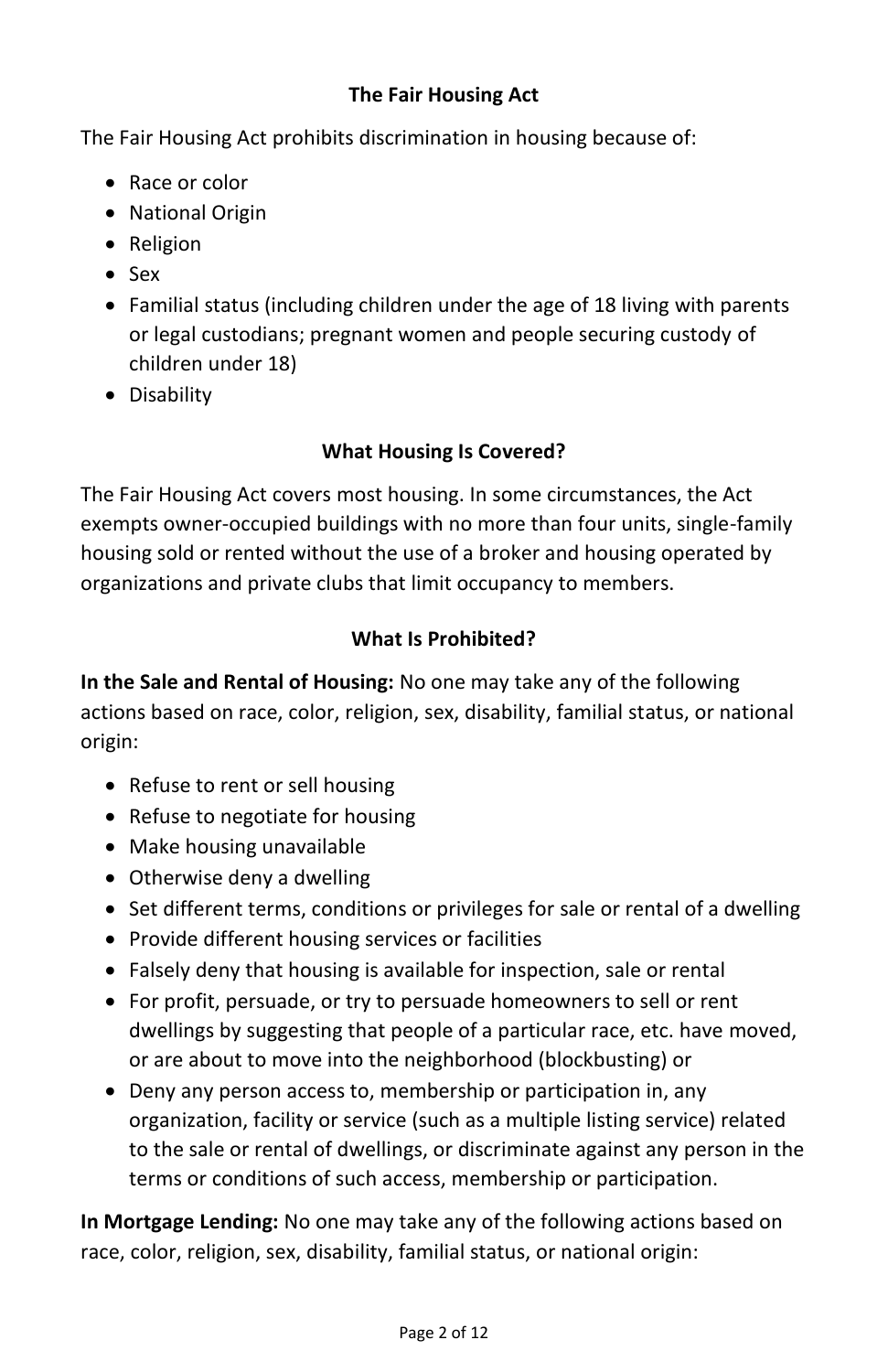- Refuse to make a mortgage loan
- Refuse to provide information regarding loans
- Impose different terms or conditions on a loan, such as different interest rates, points, or fees
- Discriminate in appraising property
- Refuse to purchase a loan or
- Set different terms or conditions for purchasing a loan.
- In addition, it is a violation of the Fair Housing Act to:
- Threaten, coerce, intimidate or interfere with anyone exercising a fair housing right or assisting others who exercise the right
- Make, print, or publish any statement, in connection with the sale or rental of a dwelling, which indicates a preference, limitation, or discrimination based on race, color, religion, sex, disability, familial status, or national origin. This prohibition against discriminatory advertising applies to single-family and owner-occupied housing that is otherwise exempt from the Fair Housing Act
- Refuse to provide homeowners insurance coverage for a dwelling because of the race, color, religion, sex, disability, familial status, or national origin of the owner and/or occupants of a dwelling
- Discriminate in the terms or conditions of homeowners insurance coverage because of the race, color, religion, sex, disability, familial status, or national origin of the owner and/or occupants of a dwelling
- Refuse to provide available information on the full range of homeowners insurance coverage options available because of the race, etc. of the owner and/or occupants of a dwelling
- Make print or publish any statement, in connection with the provision of homeowner's insurance coverage, that indicates a preference, limitation or discrimination based on race, color, religion, sex, disability, familial status or national origin.

## **Additional Protection If You Have a Disability**

If you or someone associated with you:

- Have a physical or mental disability (including hearing, mobility and visual impairments, cancer, chronic mental illness, HIV/ AIDS, or mental retardation) that substantially limits one or more major life activities
- Have a record of such a disability or
- Are regarded as having such a disability, a housing provider may not:
	- o Refuse to let you make reasonable modifications to your dwelling or common use areas, at your expense, if it may be necessary for you to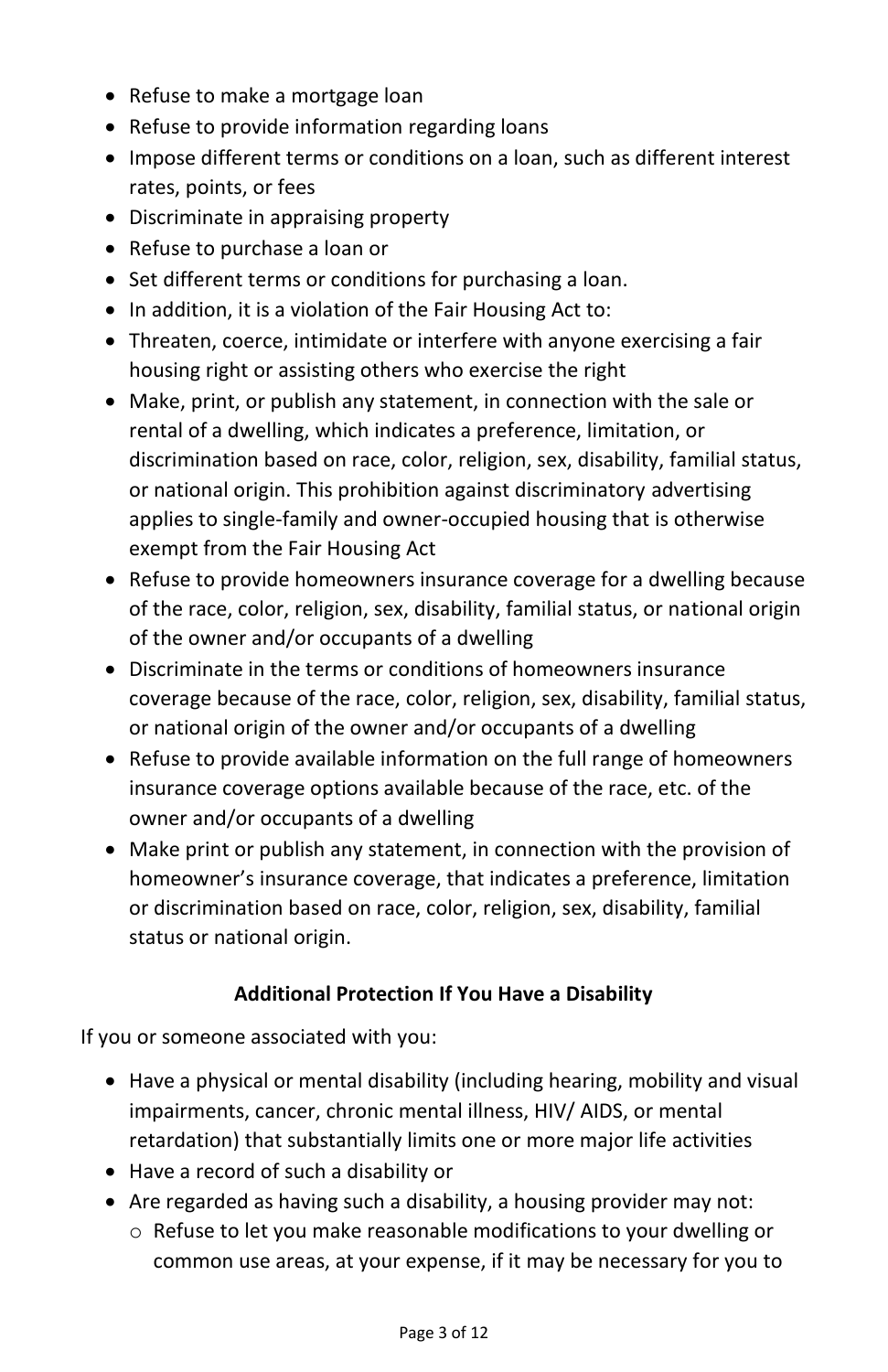fully use the housing. (Where reasonable, a landlord may permit changes only if you agree to restore the property to its original condition when you move.)

 $\circ$  Refuse to make reasonable accommodations in rules, policies, practices or services if it may be necessary for you to use the housing on an equal basis with nondisabled persons.

**Example:** A building with a "no pets" policy must allow a visually impaired tenant to keep a guide dog.

**Example:** An apartment complex that offers tenants ample, unassigned parking must honor a request from a mobility-impaired tenant for a reserved space near her apartment if it may be necessary to assure that she can have access to her apartment.

However, the Fair Housing Act does not protect a person who is a direct threat to the health or safety of others or who currently uses illegal drugs.

**Accessibility Requirements for New Multifamily Buildings:** In buildings with four or more units that were first occupied after March 13, 1991, and that have an elevator:

- Public and common use areas must be accessible to persons with disabilities
- All doors and hallways must be wide enough for wheelchairs
- All units must have:
	- o An accessible route into and through the unit
	- o Accessible light switches, electrical outlets, thermostats and other environmental controls
	- o Reinforced bathroom walls to allow later installation of grab bars
	- o Kitchens and bathrooms that can be used by people in wheelchairs.

If a building with four or more units has no elevator and was first occupied after March 13, 1991, these standards apply to ground floor units only.

These accessibility requirements for new multifamily buildings do not replace more stringent accessibility standards required under State or local law.

## **Housing Protection for Families with Children**

The Fair Housing Act makes it unlawful to discriminate against a person whose household includes one or more children who are under 18 years of age (familial status). Familial status protection covers households in which one or more minor children live with: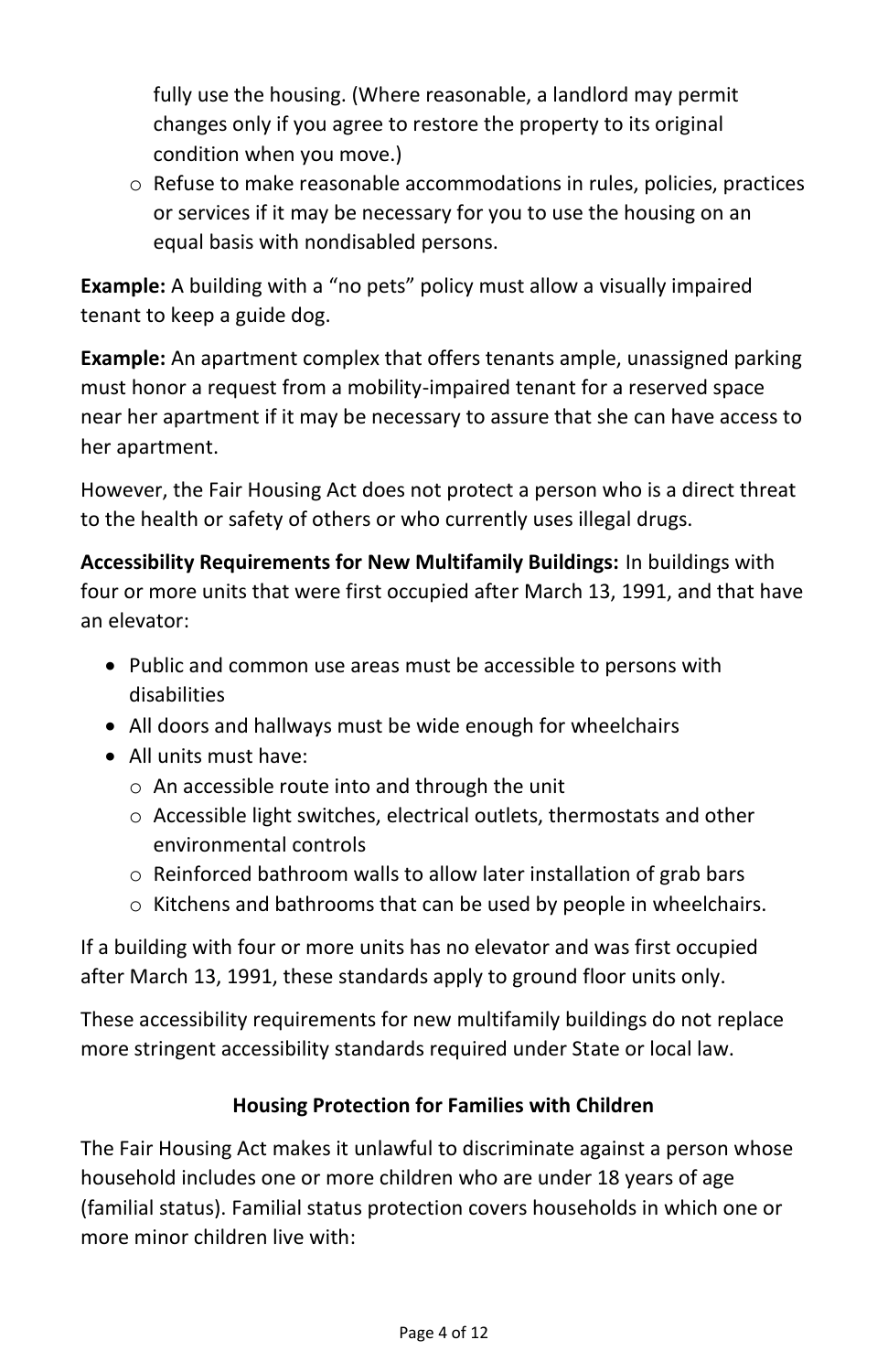- A parent;
- A person who has legal custody (including guardianship) of a minor child or children; or
- The designee of a parent or legal custodian, with the written permission of the parent or legal custodian.

Familial status protection also extends to pregnant women and any person in the process of securing legal custody of a minor child (including adoptive or foster parents).

**The "Housing for Older Persons" Exemption:** The Fair Housing Act specifically exempts some senior housing facilities and communities from liability for familial status discrimination. Exempt senior housing facilities or communities can lawfully refuse to sell or rent dwellings to families with minor children. In order to qualify for the "housing for older persons" exemption, a facility or community must prove that its housing is:

- Provided under any State or Federal program that HUD has determined to be specifically designed and operated to assist elderly persons (as defined in the State or Federal program); or
- Intended for, and solely occupied by persons 62 years of age or older; or
- Intended and operated for occupancy by persons 55 years of age or older.
	- o In order to qualify for the "55 or older" housing exemption, a facility or community must satisfy each of the following requirements:
		- at least 80 percent of the units must have at least one occupant who is 55 years of age or older; and
		- the facility or community must publish and adhere to policies and procedures that demonstrate the intent to operate as "55 or older" housing; and
		- the facility or community must comply with HUD's regulatory requirements for age verification of residents.

The "housing for older persons" exemption does not protect senior housing facilities or communities from liability for housing discrimination based on race, color, religion, sex, disability, or national origin.

HUD is ready to help with any problem of housing discrimination. If you think your rights have been violated, you may file a complaint online, write a letter or telephone the HUD office nearest you. You have one year after the alleged discrimination occurred or ended to file a complaint with HUD, but you should file it as soon as possible.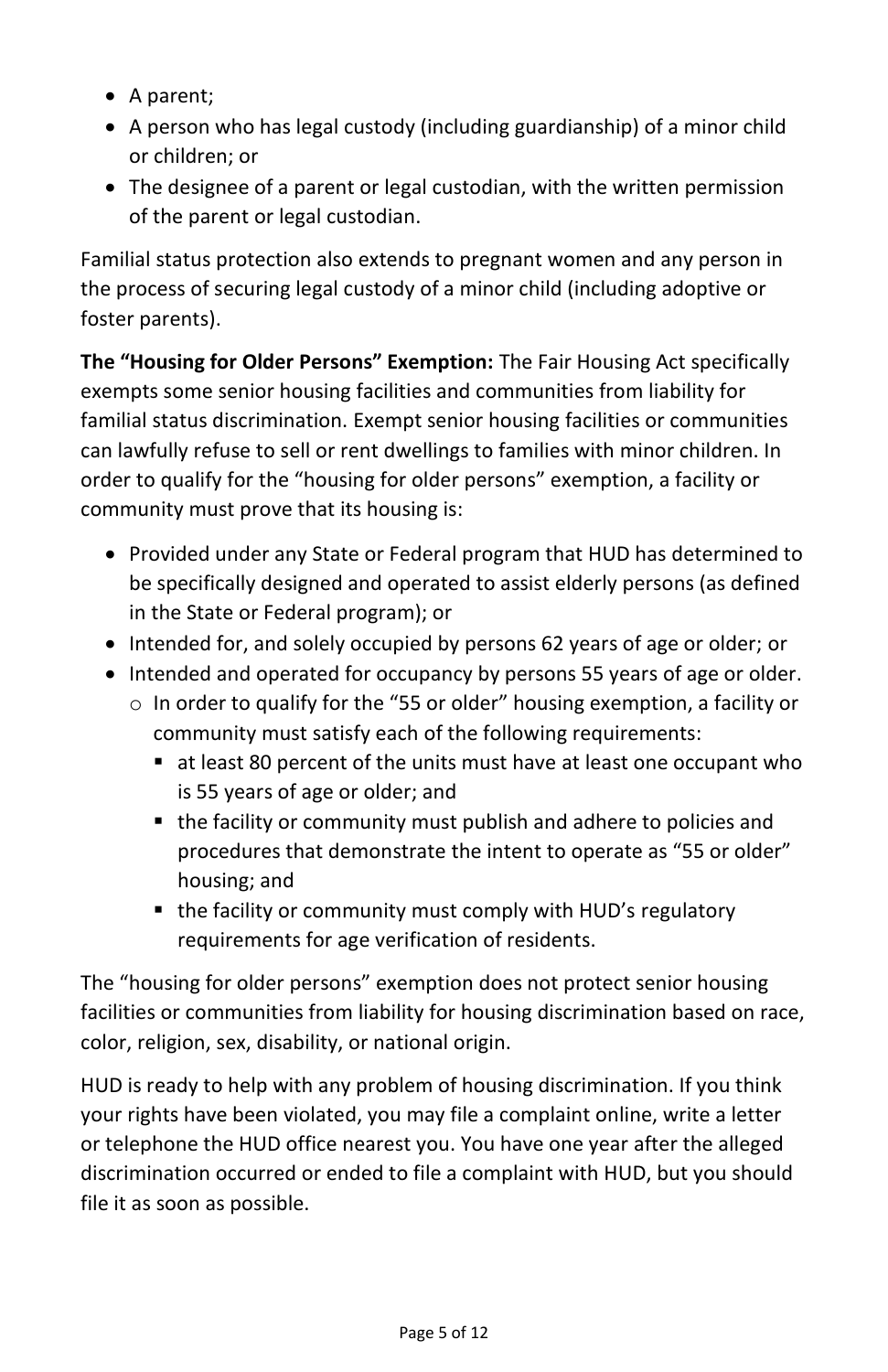### **If You Think your Rights Have Been Violated**

#### **What to Tell HUD:**

- Your name and address
- The name and address of the person your complaint is against (the respondent)
- The address or other identification of the housing involved
- A short description of the alleged violation (the event that caused you to believe your rights were violated)
- The date(s) of the alleged violation

**Where to Write or Call:** File a complaint online, send a letter to the HUD office nearest you, or if you wish, you may call that office directly. Persons who are deaf or hard of hearing and use a TTY, may call those offices through the tollfree Federal Information Relay Service at 1-800-877-8339.

For all New England states:

#### **BOSTON REGIONAL OFFICE**

*(Complaints\_office\_01@hud.gov)*  U.S. Department of Housing and Urban Development Thomas P. O'Neill Jr. Federal Building 10 Causeway Street, Room 321 Boston, MA 02222-1092 Telephone (617) 994-8300 or 1-800-827-5005 Fax (617) 565-7313 \* TTY (617) 565-5453

If after contacting the local office nearest you, you still have questions – you may contact HUD further at:

U.S. Department of Housing and Urban Development Office of Fair Housing and Equal Opportunity 451 7th Street, S.W., Room 5204 Washington, DC 20410-2000 Telephone 1-800-669-9777 Fax (202) 708-1425 \* TTY 1-800-927-9275 www.hud.gov/fairhousing

**If You Are Disabled:** HUD also provides:

- A TTY phone for the deaf/hard of hearing users (see above list for the nearest HUD office)
- Interpreters, Tapes and Braille materials
- Assistance in reading and completing forms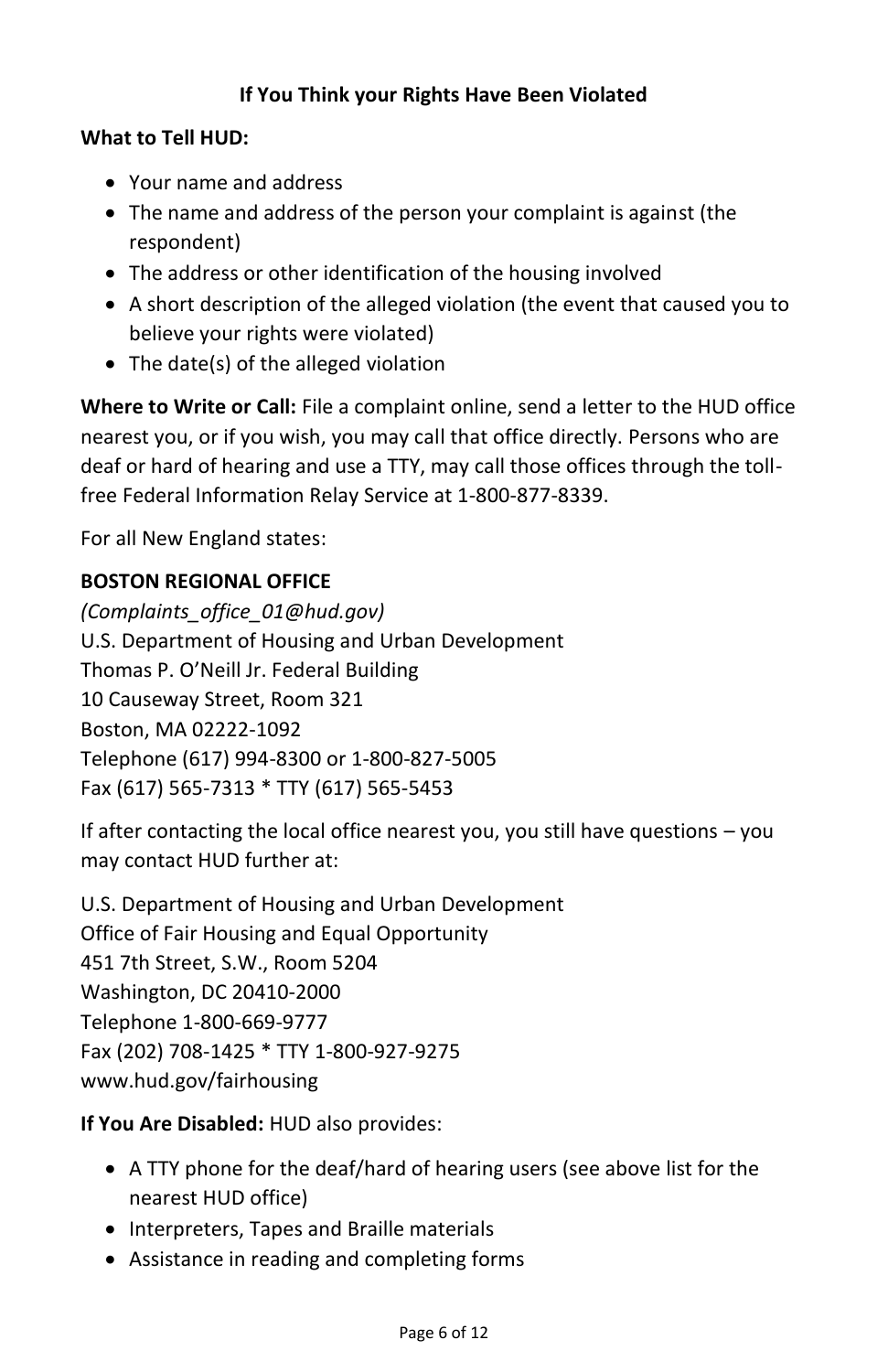### **What Happens When You File A Complaint?**

HUD will notify you in writing when your complaint is accepted for filing under the Fair Housing Act. HUD also will:

- Notify the alleged violator (respondent) of the filing of your complaint, and allow the respondent time to submit a written answer to the complaint.
- Investigate your complaint, and determine whether or not there is reasonable cause to believe that the respondent violated the Fair Housing Act.
- Notify you and the respondent if HUD cannot complete its investigation within 100 days of filing your complaint, and provide reason for the delay.

**Fair Housing Act Conciliation:** During the complaint investigation, HUD is required to offer you and the respondent the opportunity to voluntarily resolve your complaint with a Conciliation Agreement.

A Conciliation Agreement provides individual relief to you, and protects the public interest by deterring future discrimination by the respondent. Once you and the respondent sign a Conciliation Agreement, and HUD approves the Agreement, HUD will cease investigating your complaint. If you believe that the respondent has violated breached your Conciliation Agreement, you should promptly notify the HUD Office that investigated your complaint. If HUD determines that there is reasonable cause to believe that the respondent violated the Agreement, HUD will ask the U.S. Department of Justice to file suit against the respondent in Federal District Court to enforce the terms of the Agreement.

**Complaint Referrals to State or Local Public Fair Housing Agencies:** If HUD has certified that your State or local public fair housing agency enforces a civil rights law or ordinance that provides rights, remedies and protections that are "substantially equivalent" to the Fair Housing Act, HUD must promptly refer your complaint to that agency for investigation, and must promptly notify you of the referral. The State or local agency will investigate your complaint under the "substantially equivalent" State or local civil rights law or ordinance. The State or local public fair housing agency must start investigating your complaint within 30 days of HUD's referral, or HUD may retrieve ("reactivate") the complaint for investigation under the Fair Housing Act.

## **What Happens If I'm Going to Lose My Housing Through Eviction or Sale?**

If you need immediate help to stop or prevent a severe problem caused by a Fair Housing Act violation, HUD may be able to assist you as soon as you file a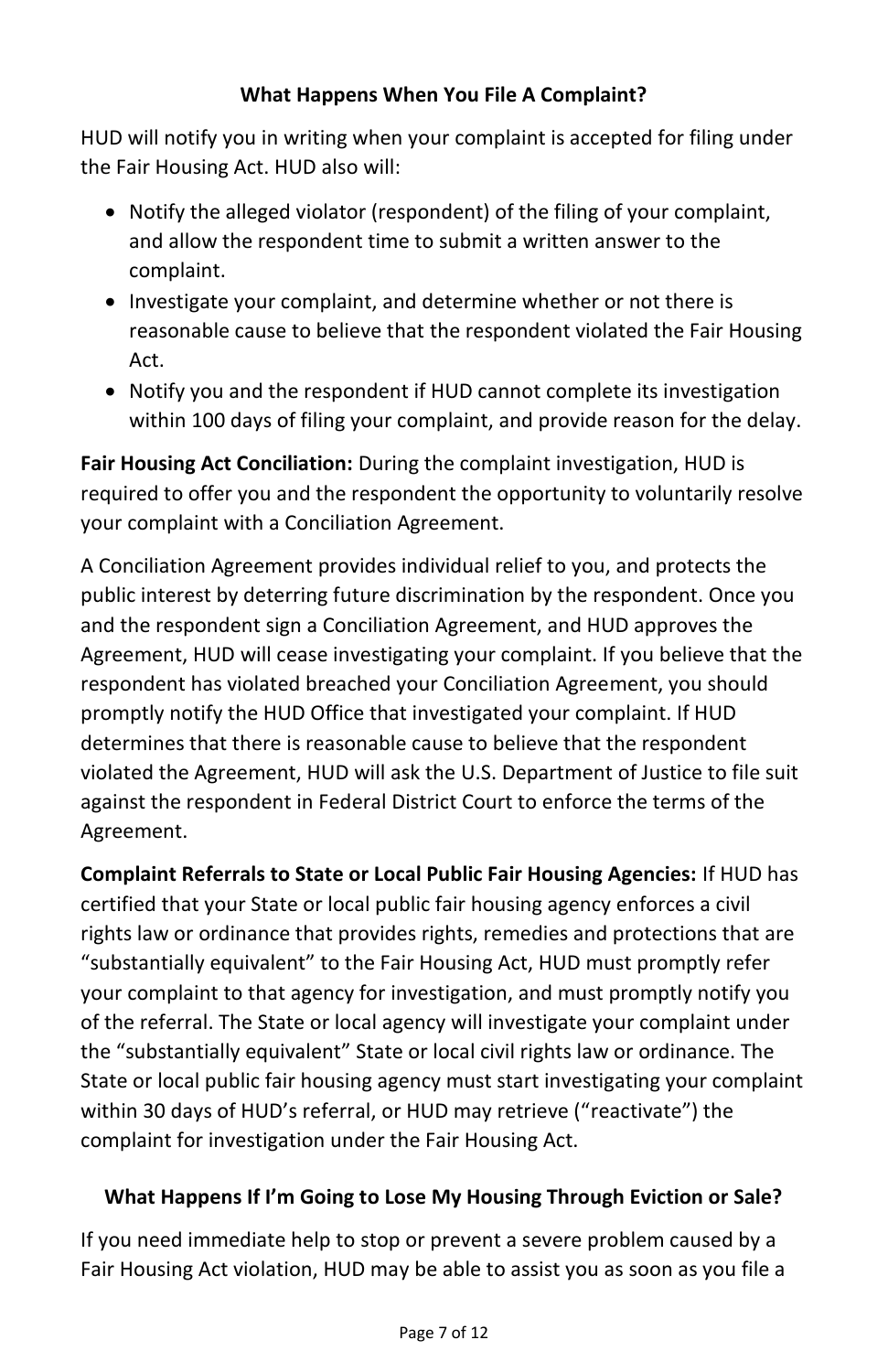complaint. HUD may authorize the U.S. Department of Justice to file a Motion in Federal District Court for a Temporary Restraining Order (TRO) against the respondent, followed by a Preliminary Injunction pending the outcome of HUD's investigation. A Federal Judge may grant a TRO or a Preliminary Injunction against a respondent in cases where:

- Irreparable (irreversible) harm or injury to housing rights is likely to occur without HUD's intervention; and
- There is substantial evidence that the respondent has violated the Fair Housing Act.

**Example:** An owner agrees to sell a house, but, after discovering that the buyers are black, pulls the house off the market, then promptly lists it for sale again. The buyers file a discrimination complaint with HUD. HUD may authorize the U.S. Department of Justice to seek an injunction in Federal District Court to prevent the owner from selling the house to anyone else until HUD investigates the complaint.

# **What Happens After A Complaint Investigation?**

**Determination of Reasonable Cause, Charge of Discrimination, and Election:** When your complaint investigation is complete, HUD will prepare a Final Investigative Report summarizing the evidence gathered during the investigation. If HUD determines that there is reasonable cause to believe that the respondent(s) discriminated against you, HUD will issue a Determination of Reasonable Cause and a Charge of Discrimination against the respondent(s). You and the respondent(s) have twenty (20) days after receiving notice of the Charge to decide whether to have your case heard by a HUD Administrative Law Judge (ALJ) or to have a civil trial in Federal District Court.

**HUD Administrative Law Judge Hearing:** If neither you nor the respondent elects to have a Federal civil trial before the 20-day Election Period expires, HUD will promptly schedule a Hearing for your case before a HUD ALJ. The ALJ Hearing will be conducted in the locality where the discrimination allegedly occurred. During the ALJ Hearing, you and the respondent(s) have the right to appear in person, to be represented by legal counsel, to present evidence, to cross-examine witnesses and to request subpoenas in aid of discovery of evidence. HUD attorneys will represent you during the ALJ Hearing at no cost to you; however, you may also choose to intervene in the case and retain your own attorney. At the conclusion of the Hearing, the HUD ALJ will issue a Decision based on findings of fact and conclusions of law. If the HUD ALJ concludes that the respondent(s) violated the Fair Housing Act, the respondent(s) can be ordered to: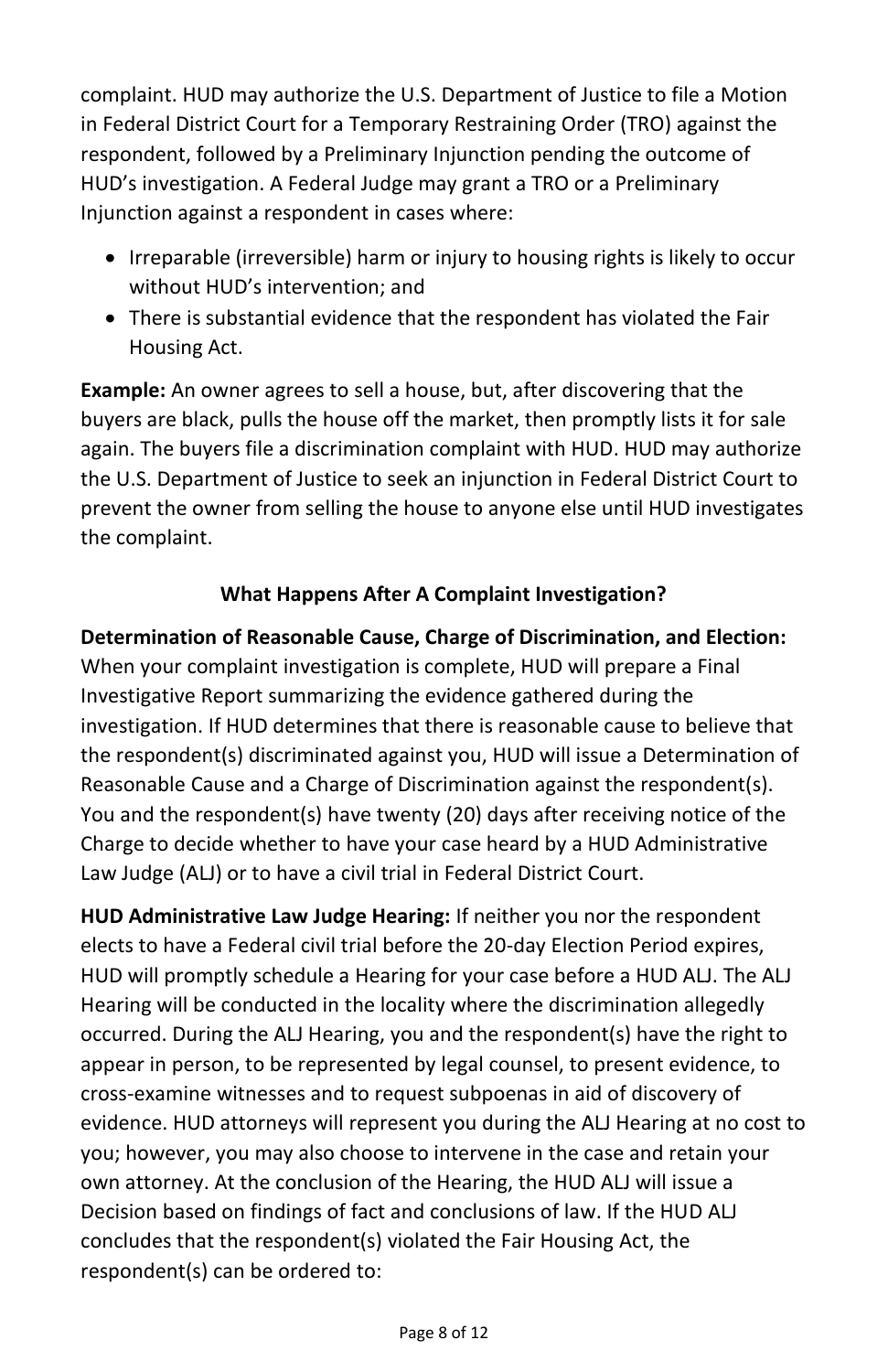- Compensate you for actual damages, including out-of-pocket expenses and emotional distress damages
- Provide permanent injunctive relief.
- Provide appropriate equitable relief (for example, make the housing available to you).
- Pay your reasonable attorney's fees.
- Pay a civil penalty to HUD to vindicate the public interest. The maximum civil penalties are: \$16,000, for a first violation of the Act; \$37,500 if a previous violation has occurred within the preceding five-year period; and \$65,000 if two or more previous violations have occurred within the preceding seven-year period.

**Civil Trial in Federal District Court:** If either you or the respondent elects to have a Federal civil trial for your complaint, HUD must refer your case to the U.S. Department of Justice for enforcement. The U.S. Department of Justice will file a civil lawsuit on your behalf in the U.S. District Court in the district in which the discrimination allegedly occurred. You also may choose to intervene in the case and retain your own attorney. Either you or the respondent may request a jury trial, and you each have the right to appear in person, to be represented by legal counsel, to present evidence, to cross-examine witnesses, and to request subpoenas in aid of discovery of evidence. If the Federal Court decides in your favor, a Judge or jury may order the respondent(s) to:

- Compensate you for actual damages, including out-of-pocket expenses and emotional distress damages
- Provide permanent injunctive relief.
- Provide appropriate equitable relief (for example, make the housing available to you).
- Pay your reasonable attorney's fees.
- Pay punitive damages to you.

**Determination of No Reasonable Cause and Dismissal:** If HUD finds that there is no reasonable cause to believe that the respondent(s) violated the Act, HUD will dismiss your complaint with a Determination of No Reasonable Cause. HUD will notify you and the respondent(s) of the dismissal by mail, and you may request a copy of the Final Investigative Report.

**Reconsiderations of No Reasonable Cause Determinations:** The Fair Housing Act provides no formal appeal process for complaints dismissed by HUD. However, if your complaint is dismissed with a Determination of No Reasonable Cause, you may submit a written request for a reconsideration review to: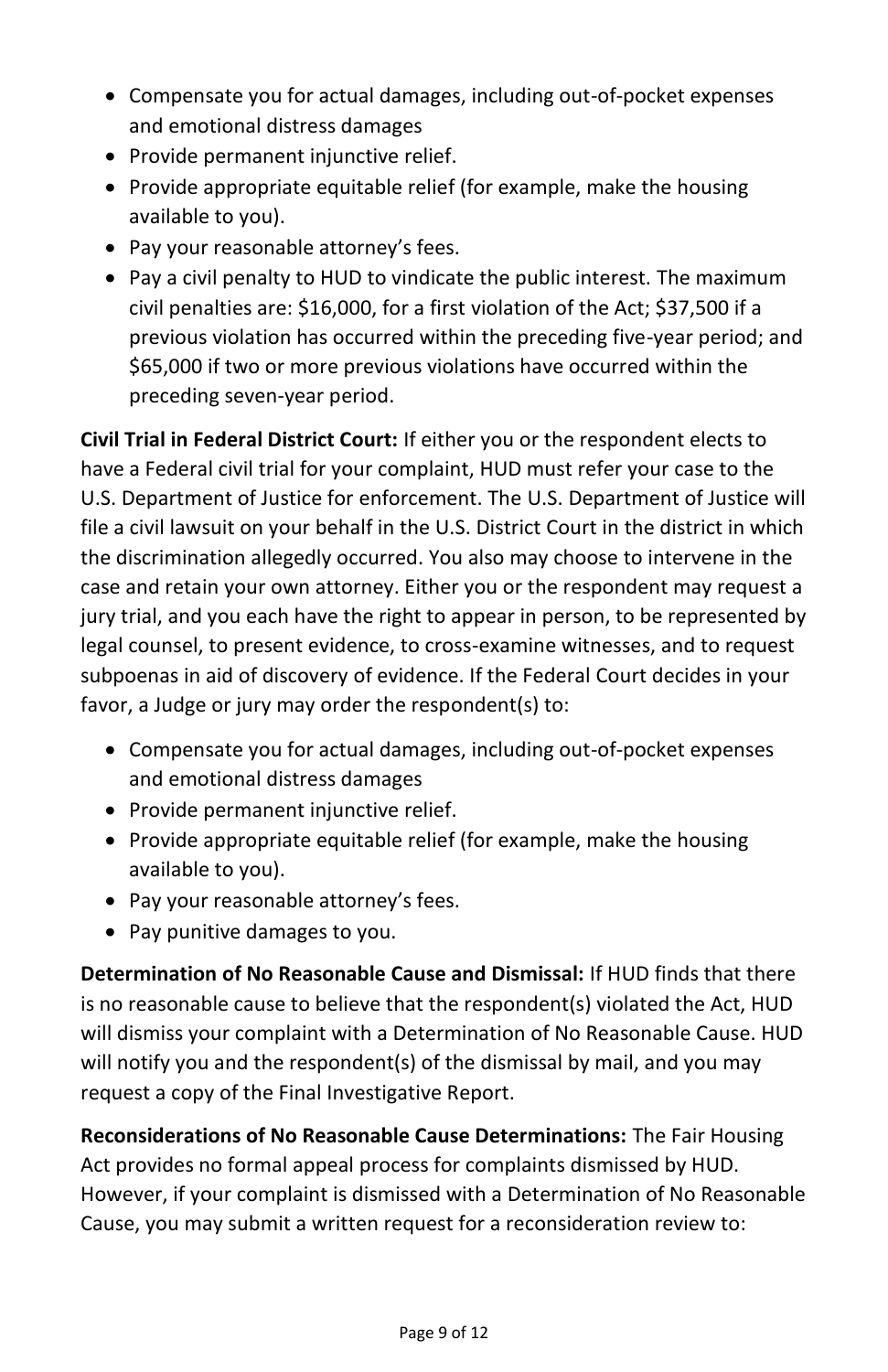Director, FHEO Office of Enforcement, U.S. Department of Housing and Urban Development, 451 7th Street, SW, Room 5206, Washington, DC 20410-2000.

#### **In Addition**

**You May File a Private Lawsuit:** You may file a private civil lawsuit without first filing a complaint with HUD. You must file your lawsuit within two (2) years of the most recent date of alleged discriminatory action.

If you do file a complaint with HUD and even if HUD dismisses your complaint, the Fair Housing Act gives you the right to file a private civil lawsuit against the respondent(s) in Federal District Court. The time during which HUD was processing your complaint is not counted in the 2-year filing period. You must file your lawsuit at your own expense; however, if you cannot afford an attorney, the Court may appoint one for you. Even if HUD is still processing your complaint, you may file a private civil lawsuit against the respondent, unless (1) you have already signed a HUD Conciliation Agreement to resolve your HUD complaint; or (2) a HUD Administrative Law Judge has commenced an Administrative Hearing for your complaint.

## **Other Tools to Combat Housing Discrimination:**

- If there is noncompliance with the order of an Administrative Law Judge, HUD may seek temporary relief, enforcement of the order or a restraining order in a United States Court of Appeals.
- The Attorney General may file a suit in Federal District Court if there is reasonable cause to believe a pattern or practice of housing discrimination is occurring.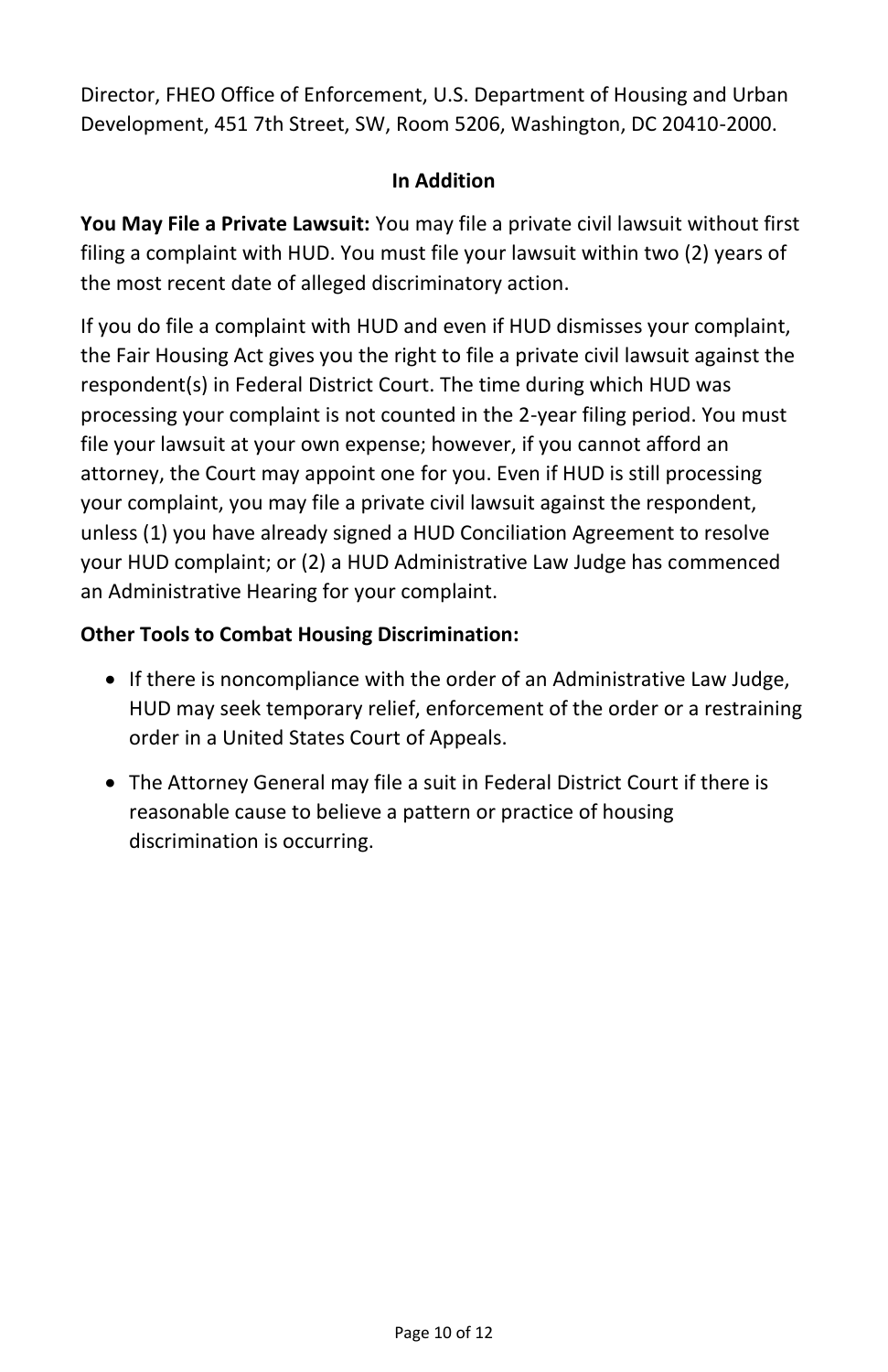**Notes**